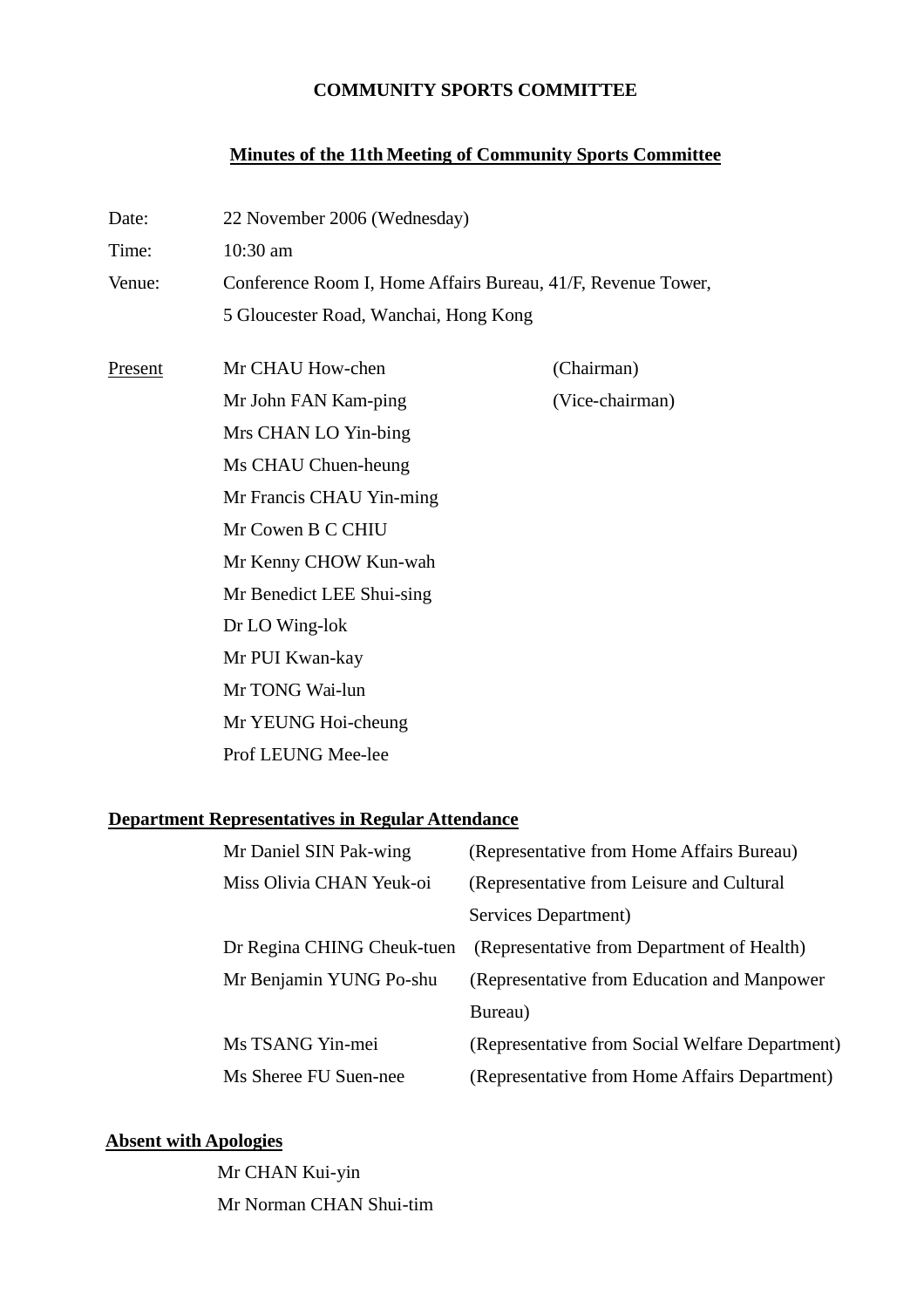Mr CHAN Tung Prof CHEUNG Siu-yin Mr LEUNG Che-cheung Mrs Laura LING LAU Yuet-fun Mr SUEN Kai-cheong Mr Kenneth TSUI Kam-cheung

#### **In Attendance**

| Mr Thomas CHOW Tat-ming      | (Leisure and Cultural Services Department)                            |
|------------------------------|-----------------------------------------------------------------------|
| Mr Alan SIU Yu-bun           | (Leisure and Cultural Services Department)                            |
| Mr CHENG Kong-yu             | (Leisure and Cultural Services Department)                            |
|                              | Mrs Kane LI CHOI Wing-kwan (Leisure and Cultural Services Department) |
| Mrs CHOY LAM Sau-ha          | (Leisure and Cultural Services Department)                            |
| Dr CHOW Wah                  | (Education and Manpower Bureau)                                       |
| Dr LEE Chee-kwan             | (The Hong Kong Polytechnic University)                                |
| Ms LOK Kit-ha<br>(Secretary) | (Leisure and Cultural Services Department)                            |

#### **I. Opening Remarks**

1.1 The Chairman welcomed members and representatives from various government departments to the Meeting. Moreover, he welcomed Mr Thomas CHOW, who had taken up the post of Director of Leisure and Cultural Services (DLCS). As Mr CHOW, DLCS had held many posts before, the Chairman believed that he would sure be able to provide much valuable advice on promoting the development of community sports. In addition, the Chairman also welcomed Ms TSANG Yin-mei of the Social Welfare Department, who had replaced Mr SIT Tung, Ms Sheree FU of the Home Affairs Department (HAD), who had replaced Miss Victoria TANG, and Dr CHOW Wah of the Education and Manpower Bureau (EMB) to attend the meeting.

1.2 Mr CHOW, DLCS stated that he was very happy to join the Leisure and Cultural Services Department (LCSD). In his recent Policy Address, the Chief Executive pointed out that Hong Kong would promote sports development on three fronts, namely "Sport for All", "Elite Athletes" and "Major Sporting Events". The Community Sports Committee (CSC) had great responsibility in promoting "Sport for All", which was also the key task of the LCSD. In the future, the LCSD would work hand in hand with the Chairman, the Vice-chairman and all Members to promote the development of "Sport for All". As the first "Hong Kong Games" (HKG) would stage next year, he said that the LCSD would tie in wholeheartedly with the decisions of the CSC in the hope of making the first major event of "Sport for All" a success. Mr CHOW, DLCS added that the staff of the LCSD and he welcomed any comments on the work of LCSD from Members at anytime.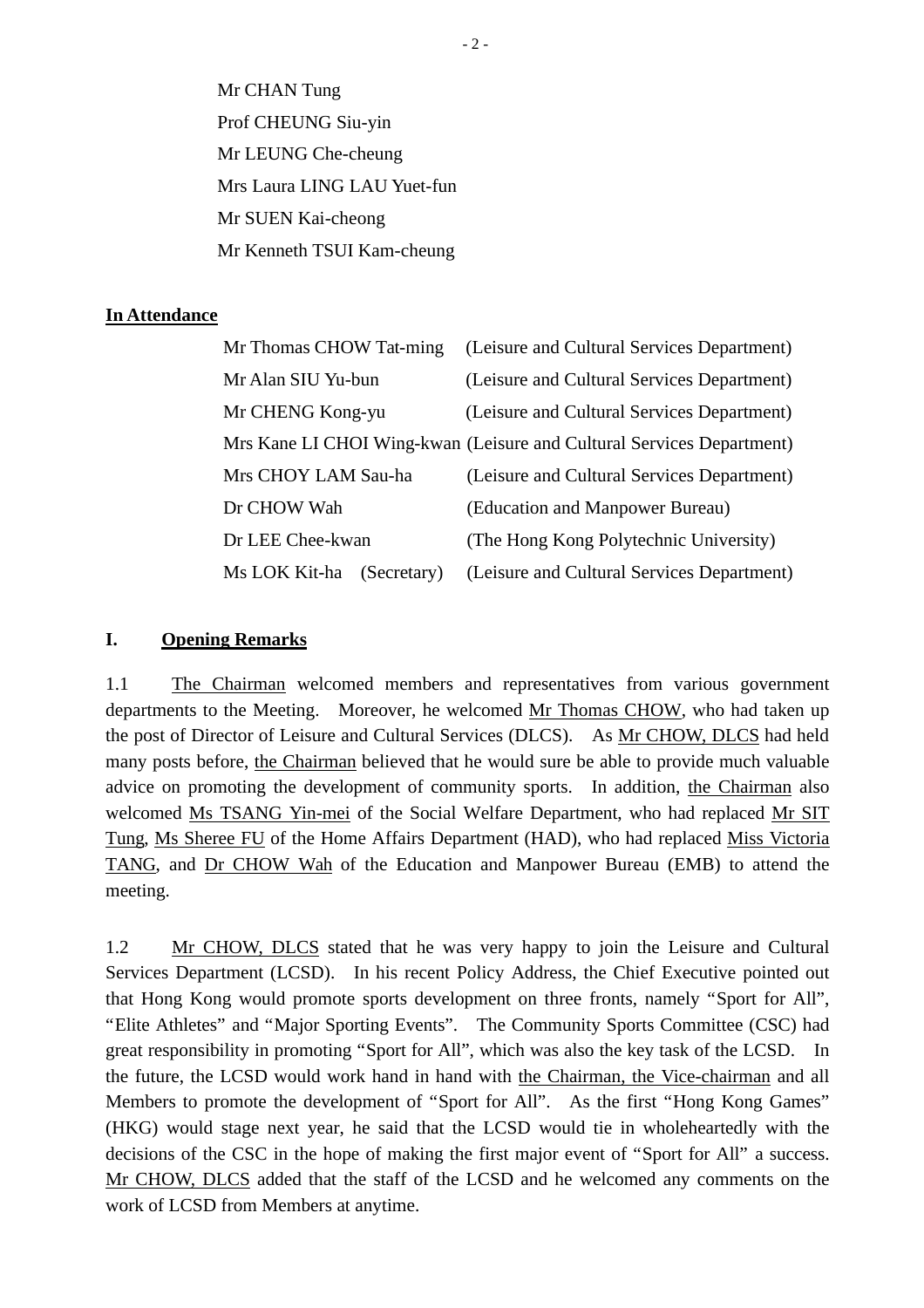1.3 The Chairman thanked Ms Anissa WONG, the former DLCS for her contribution to the CSC all along.

1.4 The Chairman said that the 11th Meeting of the CSC was originally scheduled to be held on 8 November but was postponed to 22 November because LCSD had to compile the comments from 18 District Councils (DCs) after the consultation exercise on "Strategies for Promoting Community Sports" which ended on 7 November before making report to the CSC. He apologized to the Members for any inconvenience caused.

## **Item 1: Confirmation of the Minutes of the 10th Meeting of the CSC**

2.1 The Secretariat issued the draft Minutes of the 10th Meeting to Members on 7 November 2006 by fax. Up till then, the Secretariat had not received any proposals for amendments. There being no amendments, the Chairman announced the endorsement of the Minutes of the 10th Meeting.

2.2 On 8 August 2006, the Home Affairs Bureau (HAB) also issued the draft Minutes of Meeting of the brainstorming session held at the Kowloon Club to Members on 25 April by fax. Up till then, the HAB had received a proposal from the EMB for amending Item 2.7 of the Minutes. The Chairman asked Members to read the summary of proposed amendments of Minutes tabled at the Meeting. As there was no other amendments, the Chairman announced the endorsement of the Minutes of Meeting of the brainstorming session.

## **Item 2: Matters Arising**

## **(i) Progress of the Development of a Large and Multi-purpose Stadium at Kai Tak**

3.1 Mr Daniel SIN of the HAB briefed Members on the progress of the development of a large and multi-purpose stadium at Kai Tak. From August till then, the progress of the development of a large and multi-purpose stadium at Kai Tak had been satisfactory. After the completion of the third round of public consultation exercise at the end of August, the Planning Department had drafted the outline zoning plan of Kai Tak based on the public opinions. On 10 November, the outline plan was submitted to and then endorsed by the Town Planning Board. It was confirmed in the outline plan that a piece of land with an area of up to 23.2 hectares at Kai Tak had been reserved for the development of a multi-purpose stadium. With the proposed metropolitan park and the adjacent open space, a sport centre would be developed in that area. The Administration would like to take this opportunity to develop an ideal venue for promoting sports and holding major sports events. During the public consultation, views on the development of a multi-purpose stadium had been collected from different sectors and groups. The proposals were generally accepted by the public while some people concerned whether there was sufficient passive recreational facilities. On various occasions, the Administration had clearly explained that the open space around the proposed stadium would be reserved for the purpose of security and crowd control. Except those days when major sports events were held, the facilities would be open to the public for leisure purpose. The members of LegCo Panel on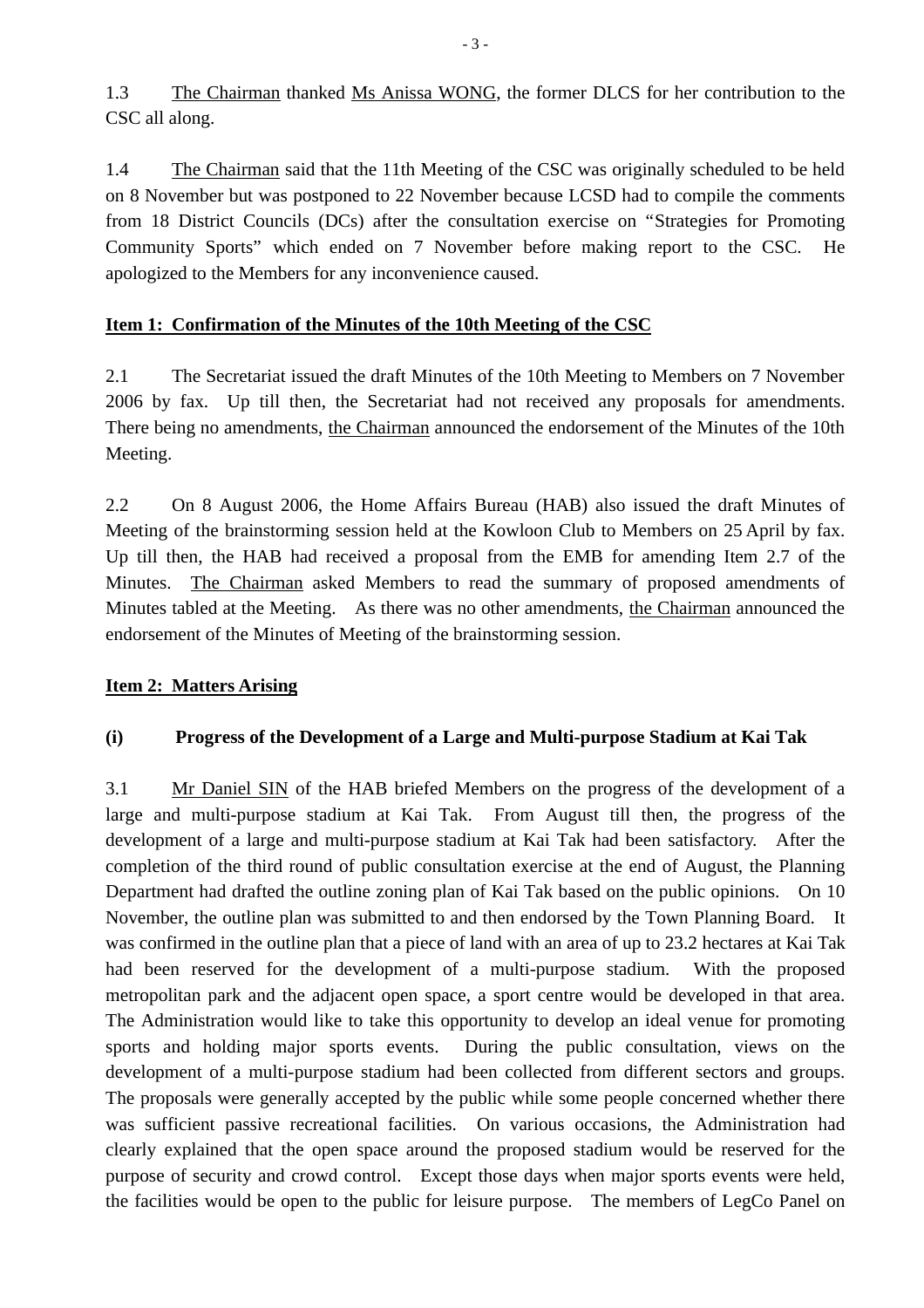Planning, Lands and Works also supported the proposal of Kai Tak development. The HAB had engaged a financial consultant company to study the facilities and operation mode of the stadium. The financial study concerned had nearly come to the conclusion and the progress would be reported to the CSC in the future. Finally, Mr Daniel SIN thanked all Members for giving support and valuable advice on the development of a large and multi-purpose stadium and hoped that Members would keep on taking note of and give their support to the proposal.

3.2 Mr Francis CHAU would like to know whether an indoor skating rink and a bowling centre would be constructed in South East Kowloon instead of Tseung Kwan O as originally planned.

3.3 Mr Daniel SIN responded that the financial consultant had been asked to consider constructing the said facilities during the briefing session. However, it was reported by the media that similar facilities were already provided in Kwun Tong and in the vicinity of Kai Tak, therefore, further consideration should be given to the proposal.

# **(ii) Report on the setting up of the "Hong Kong Games" Organising Committee and the Working Group on the "Formulation of Indicators for Measuring the Effectiveness of Promoting Sport for All"**

4.1 The Chairman reported that at the 10th meeting of the CSC, it was endorsed that a Working Group and a "Hong Kong Games" Organising Committee would be set up to study and examine in detail the formulation of indicators to measure the effectiveness of Sport for All and coordinate all matters relating to the organisation of the HKG respectively.

4.2 Mr CHOW, DLCS, reported on the matters of setting up the "Hong Kong Games" Organising Committee. After consideration, it was proposed to invite Mr CHAU How-chen, the Chairman and Mr John FAN, the Vice-chairman to act as the Chairman and Vice-chairman of the "Hong Kong Games" Organising Committee and thanked them for accepting the invitation and appointment. As for the government side, Mr Alan SIU, the Deputy Director was appointed as the Vice-chairman of the Organising Committee while other members would include representatives from the sports sector, 18 DCs, etc. It was expected that the Organising Committee would be set up and hold its first preparatory meeting soon.

4.3 The Chairman thanked the government for the appointment and said that he looked forward to working in close collaboration with the two Vice-chairmen Mr John FAN and Mr Alan SIU to make the first HKG a success. The Chairman pointed out that since the size of the Organising Committee was already very large and members would include representatives from the Sports Federation & Olympic Committee of Hong Kong, China (SF&OC), the relevant National Sports Associations (NSAs), the 18 DCs, the LCSD, etc., he proposed to invite two CSC members to join the Organising Committee of the first HKG and encouraged Members to nominate.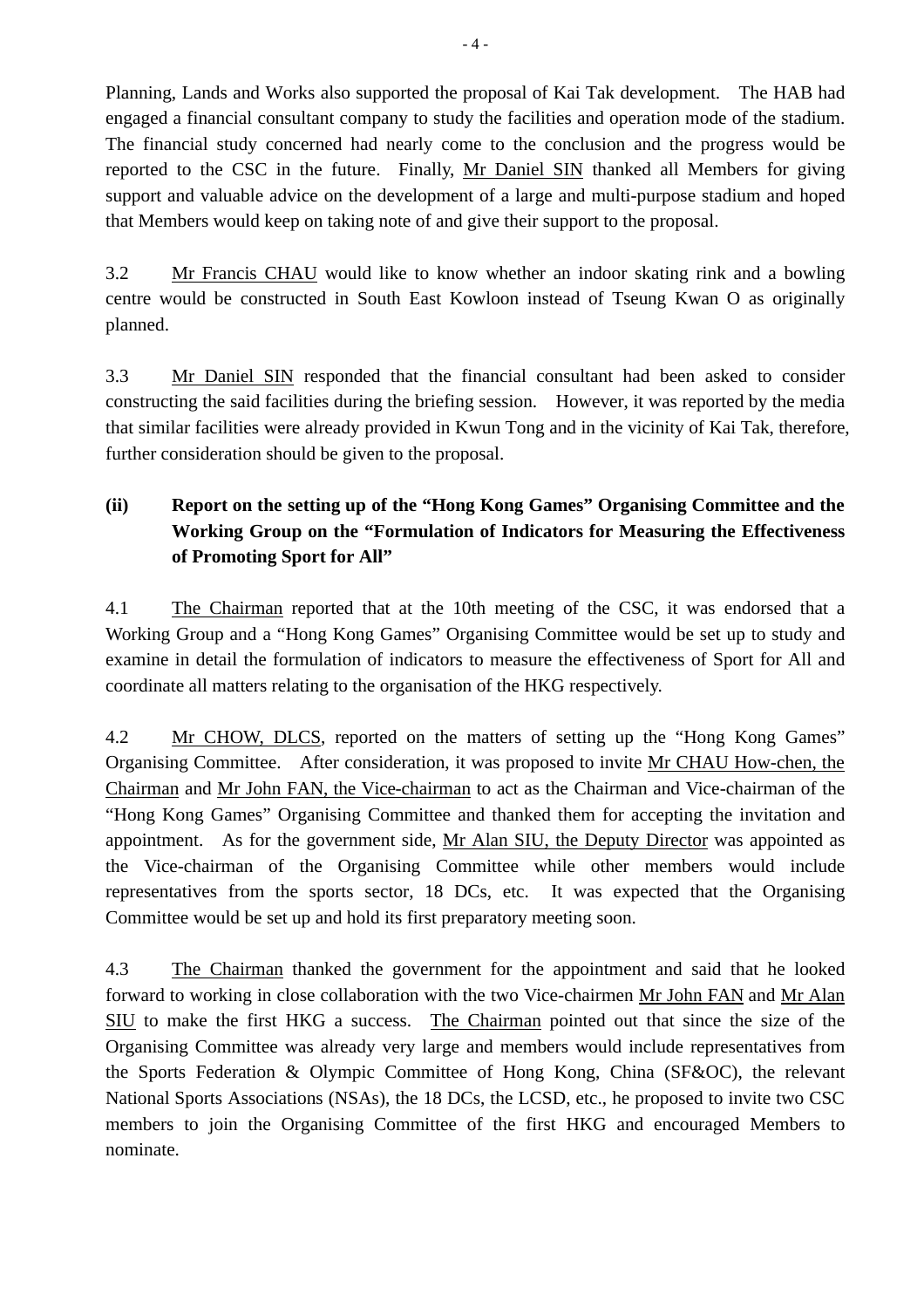4.4 Mr John FAN, the Vice-chairman nominated Mr Kenny CHOW and Mrs CHAN LO Yin-bing to join the Organising Committee because Mr Kenny CHOW was the representative of the sports sector of the tertiary institutions and Ms CHAN LO Yin-bing represented both the DC and District Sports Association (DSA).

4.5 As there was no other nominations, Members endorsed the proposal concerned. The Chairman welcomed Mr Kenny CHOW and Mrs CHAN LO Yin-bing to join the "Hong Kong Games" Organising Committee.

4.6 Regarding the setting up of the Working Group on the "Formulation of Indicators for Measuring the Effectiveness of Promoting Sport for All", the Chairman stated that since Dr LO Wing-lok and Mr Francis CHAU had served the Advisory Committee on "Physical Fitness Test for the Community" as members, he proposed to keep them both in the Working Group to facilitate the following up action of the relevant study. In addition, as the work of the Working Group would involve matters of school sports, the Chairman proposed to invite Mr YEUNG Hoi-cheung to join the working group. Depending on the future workload, further consideration might be given to enlarge the membership of the Working Group.

4.7 The proposal was endorsed by the meeting. The Chairman thanked Dr LO Wing-lok, Mr Francis CHAU and Mr YEUNG Hoi-cheung for joining the Working Group and proposed that Dr LO Wing-lok should act as the convenor of the Working Group. The Chairman stated that the first meeting of the "Hong Kong Games" Organising Committee and the Working Group were expected to be held during the period between December 2006 and January 2007. The Secretariat would inform the members concerned of the date and arrangement of the meetings in due course.

## **(iii) Report on 2006 Hong Kong and Shanghai Summer Sports Camp for Youth**

5.1 The 2006 Hong Kong and Shanghai Summer Sports Camp for Youth was held successfully at Tso Kung Tam Outdoor Recreation Centre from 7 August to 11 August 2006 with Mr YEUNG Hoi-cheung and Mr CHAN Kui-yin of the CSC acted as the Head and the Deputy Head of the Camp respectively. Mr YEUNG Hoi-cheung summarized the activities held at the Summer Camp to the CSC. 47 Shanghai and 50 Hong Kong youngsters aged between 11 and 15 had participated in the summer camp activities and took part in the exchange training programmes on basketball and tennis. The opening and closing ceremonies were held at Tso Kung Tam Outdoor Recreation Centre on 7 August and 10 August 2006 respectively. Special arrangements were made this year for the participants from both Hong Kong and Shanghai to stay in the same camp so that they might have more opportunities for exchange and communication. Both the Shanghai and Hong Kong delegations were perfectly satisfied with the exchange activities. Apart from achieving the objective of sports exchange, the participants' interest for sports was enhanced also. In addition, activities such as visits to the Hong Kong Stadium, Ocean Park, Hong Kong Disneyland, the Peak, etc., allowed the participants to know Hong Kong better. During the latter stage of the Summer Camp, ball games competitions were arranged. The Shanghai's Delegation was very much satisfied with the arrangements of Hong Kong, and the head of Hong Kong's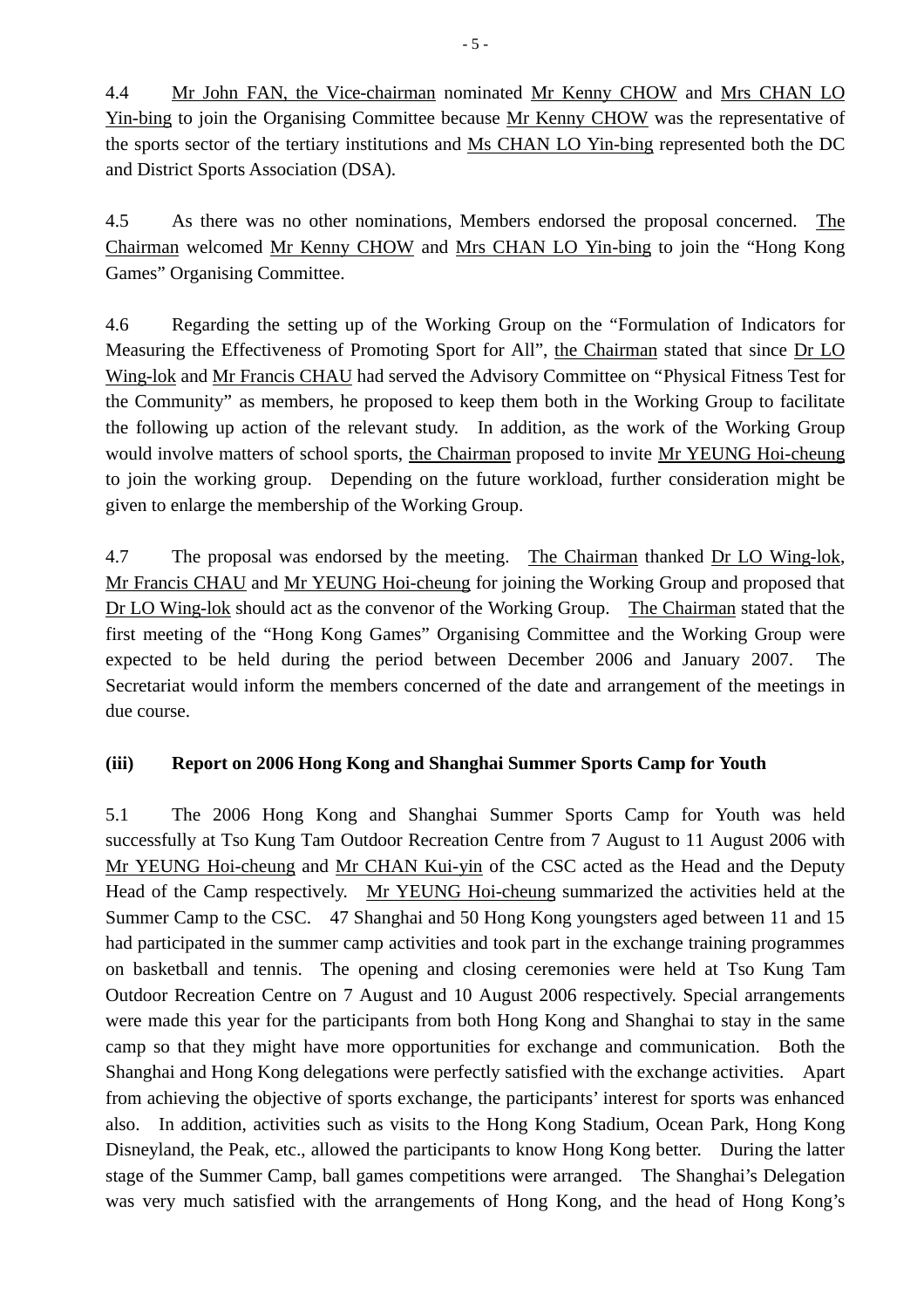Delegation and LCSD representatives were invited to have dinner with them. It would be Shanghai's turn to hold the Summer Camp next year.

# **Item 3: Report on the Introduction of the Paper on "Strategies for Promoting Community Sports" to District Councils (CSC Paper 7/06)**

6.1 The Chairman remarked that starting from September, the Deputy Director and Assistant Director of LCSD had attended the meetings of the 18 DCs respectively to introduce the paper on "Strategies for Promoting Community Sports". The DCs were invited to give their active support and participation in promoting the development of community sports. The consultation exercise had completed successfully. The Chairman requested Miss Olivia CHAN, Assistant Director of LCSD to report on the results of the consultation and views of the DCs.

6.2 Miss Olivia CHAN of LCSD briefed Members on the contents of CSC Paper 7/06 with the aid of PowerPoint and reported the results of the introduction of the paper on "Strategies for Promoting Community Sports" to the 18 DCs and the subsequent follow-up actions to be taken.

6.3 The Chairman remarked that the 18 DCs had shown strong support for the major directions of development proposed in the strategy paper and had provided many invaluable views to the LCSD for consideration. The Chairman requested Members to give their views on the contents of the paper.

6.4 Members discussed in detail the contents of the paper. The points of discussion were summarised as follows:

(a) Mr Francis CHAU thanked the LCSD for introducing the strategy paper to the 18 DCs in the territory respectively. With regard to the issue of improving the communication between NSAs, DCs and DSAs, the Sai Kung DC had reflected the difficulties and restrictions encountered by district sports organisations in joining some NSAs as affiliated club members. Some district sports organisations found it hard to join the NSAs as affiliated club members, and they had no priority in hiring venue facilities because of that. Given that DCs would take part in the management of venue facilities in the future, in order to strengthen communication and improve collaboration between the DCs, district sports organisations and NSAs, he hoped that information on the extent of flexibility that DC might exercise when allocating venue facilities to local organisations in the future could be provided to the DCs for reference as soon as possible. Moreover, regarding the opening of school sports facilities for public use, Mr Francis CHAU remarked that he had, when serving in district, discussed with schools in his district on the feasibility of opening libraries and other sports facilities to the community, and noted initially the restrictions (including staff allowance, maintenance fees, etc.) encountered by schools in opening facilities. Since Sai Kung DC was one of the trial districts to take part in the pilot scheme, Sai Kung DC had, when hiring school facilities, considered initially to providing hiring charges and operational fees to schools for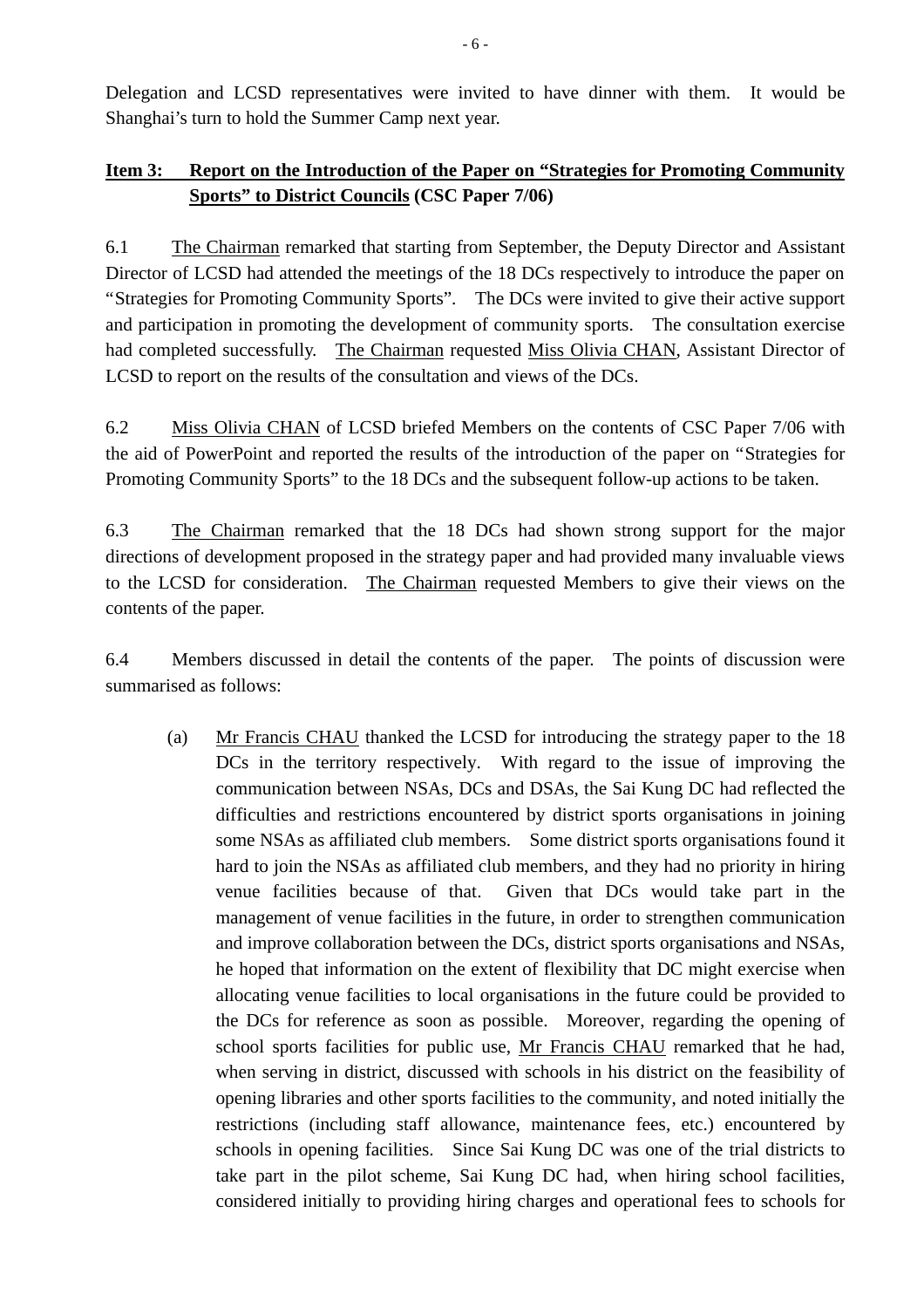them to take care of areas such as insurance, employ part-time staff, etc. He suggested the LCSD should take it as a reference.

- (b) The Chairman remarked that since quite a number of organisations were very concerned about the collaboration between NSAs and district sports organisations, he invited Prof LEUNG Mee-lee, representative of SF&OC, to respond to the issue of district sports organisations being unable to join NSAs as affiliated club members.
- (c) Prof LEUNG Mee-lee explained that although NSAs were the affiliated club members of SF&OC, they had autonomy in their own administrative management. At present, each NSA had quite a number of affiliated club members. If a district sports organisation was unable to join a NSA concerned as affiliated club member, it might be due to various reasons and SF&OC would not verify whether the applicant had been unfairly treated during its application. As circumstances varied in each case, the problem had yet to be identified. Hence it was hard to make a generalised comment at the moment.
- (d) Mr Francis CHAU remarked that as DCs would take part in the management of venue facilities in the future, they might reconsolidate and reallocate resources according to the circumstances of their own district. Owing to limited venue resources, there might be changes in the previous arrangement of NSAs having priority in hiring venue facilities. To avoid confusion and disputes, he suggested that guidelines on the allocation of venue facilities that DCs have to follow in the future should be drawn up in advance.
- (e) Prof LEUNG Mee-lee concurred with the views of Mr Francis CHAU and proposed that when discussing the allocation of venue facilities in the future, the DCs should arrange for the representative(s) of  $S$ F&OC to attend the meetings, listen to the views of DC members and communicate with them.
- (f) Mr CHOW, DLCS, said in response that the DCs would take part in the management of district facilities in the future following a review of its functions. Hence, some NSAs were very concerned about the allocation and arrangement of venue facilities in the future. Owing to the limited district facilities, arrangement on the priority in hiring venue facilities should be put in place. Mr CHOW, DLCS thus suggested that when discussing this issue, the respective DCs might invite the representatives of NSAs to attend the meetings so as to listen to their views and, depending on the circumstances and needs of their own district, submit proposals to the government for consideration. Given that different districts might have different views, Mr CHOW, DLCS concurred that it was primal to discuss the issue of venue arrangement in the future with the four districts where the pilot scheme would be implemented. In addition, with regard to the school resources, given that the sports facility resources were limited and the majority of users hoped to book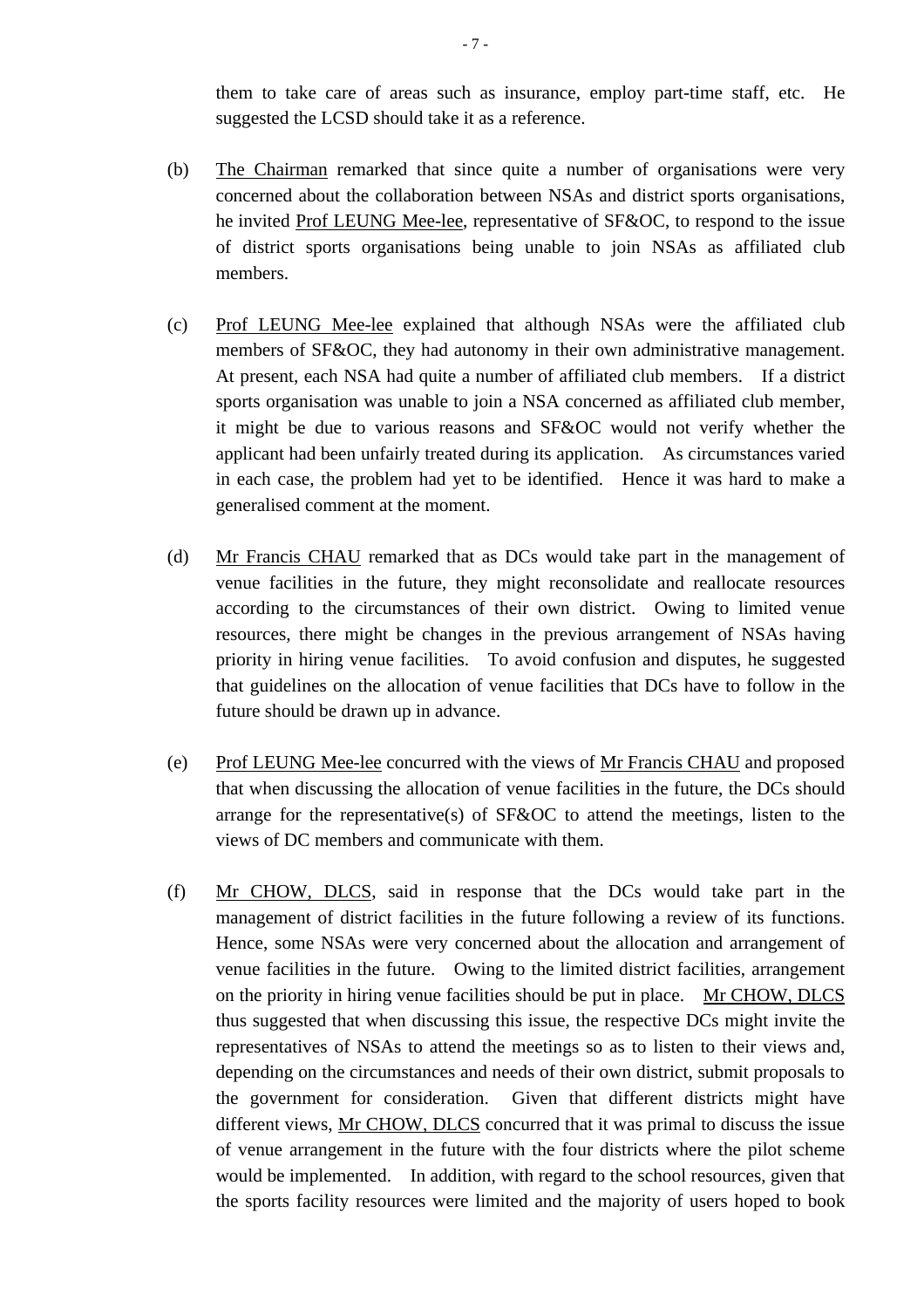the sports facilities during the prime time, Mr CHOW, DLCS thanked Mr John FAN, the Vice-chairman for taking active part in the negotiation with school councils on the feasibility of opening school sports facilities to the public to alleviate the problem of insufficient venue and making better use of community resources. Concerning the libraries, Mr CHOW, DLCS remarked that the LCSD was quite ready to have the books on loan to schools so as to encourage the schools to open their library facilities for public use. It was hoped that work would be done in that direction to encourage more school principals to open their school facilities to the community. The LCSD would also continue following up the issues of insurance and maintenance cost with the EMB.

- (g) In response to the issue of district sports organisations joining NSAs as affiliated club members, Mr John FAN, the Vice-chairman said that as quite a number of NSAs were facing the same problem, he proposed that the qualifications of affiliated club member should be clearly stated in the prospectus to avoid disputes. He cited the School Sports Federation (SSF) as an example and said that not all the schools could join the SSF. Tutorial schools, for instance, were not eligible for joining. In addition, as regards the opening of school facilities, he reported that a meeting with the EMB and school councils was held on September 15 to identify better the worries of schools in opening sports facilities for public use. The representatives of school councils would continue to collect views from their respective members and a second meeting would be held three months later. It was hoped that the issues of concern of schools could be itemized after the second meeting and then submitted to the departments concerned for consideration. Since the opening of school facilities would involve school administration, he suggested that the EMB should arrange for representative(s) responsible for school administration to attend the meetings in future to facilitate discussion. Furthermore, he explained that local dignitaries and DC members in general had a misconception that all schools were either government-owned or public-funded. It was in fact not the case. Quite a number of school premises were constructed through self-financing or they were not government property. Hence, when discussing the opening of school facilities, amiable communication should be maintained to encourage schools to open their school facilities of their own accord. Lastly, he thanked the LCSD for providing effective assistance in respect of the opening of school sports facilities and undertaking to follow up on the concerns of schools.
- (h) Mr Benedict LEE wanted to find out whether the main objective of the HKG was to promote sport for all or to select elite athletes. Furthermore, he opined that insufficiency of venue facilities would exist mainly during the prime time. For instance, LCSD venue facilities were of low usage rate at daytime but they were not enough to meet the demand at night. As daytime was the prime time for schools, something should be done to coordinate the utilization between the two periods. He considered that the current discussion on ways to open school facilities was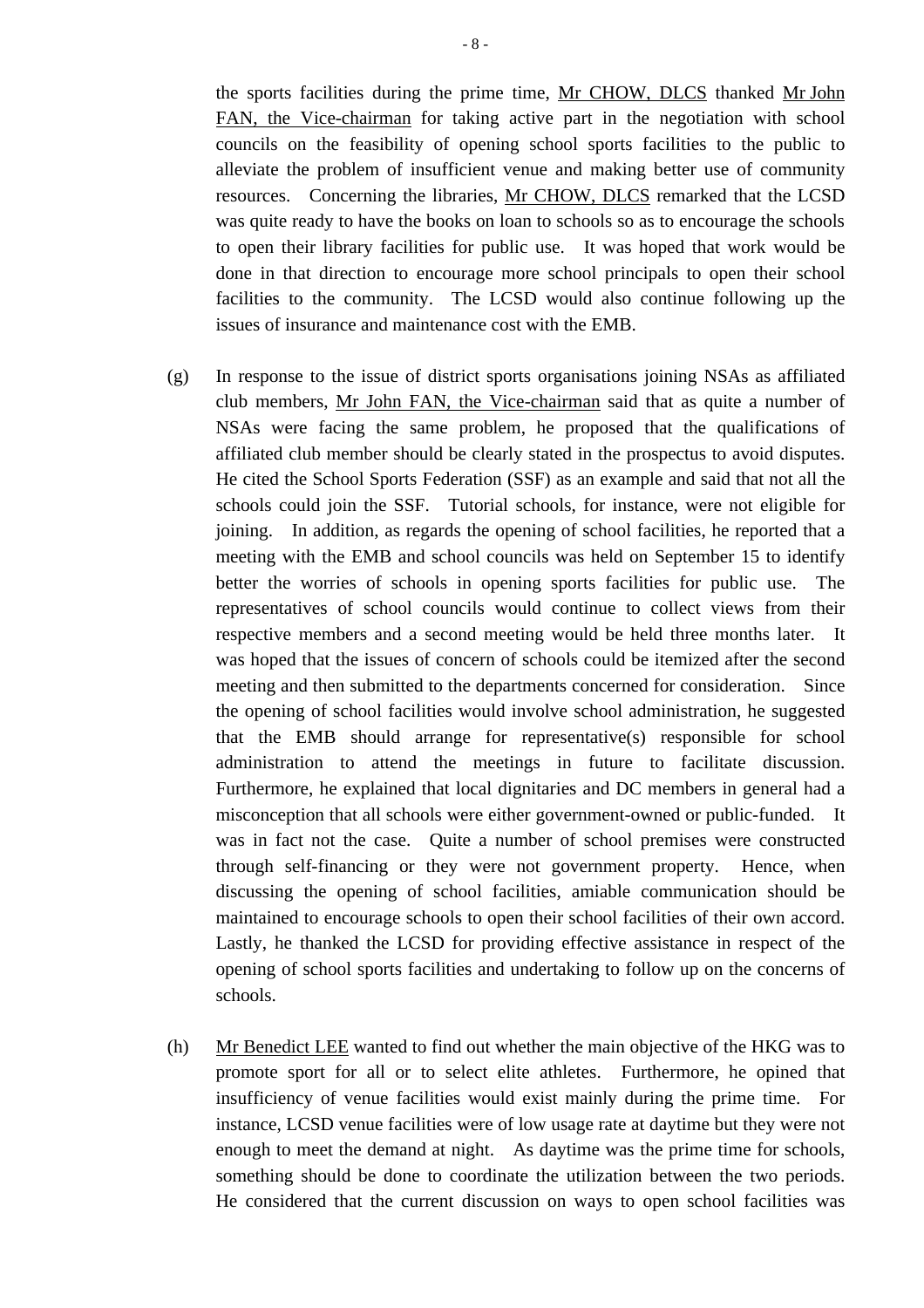primarily work at medium low level. He suggested that the issue should be handed over to the bureaux for formulating overall strategies. To consolidate community and school facilities, he suggested that when constructing new community facilities, consideration should be given to construct these centrally-managed facilities next to schools so that they could be used by schools at daytime and members of the public after school hours. This arrangement would not only enable effective use of school resources but also speed up the supply of community facilities. In doing so, the schools concerned would have no need to worry about the management of venues and the issue of insurance. He suggested the CSC should consider this proposal.

- (i) The Chairman said in response that the main objective of HKG was to strengthen cooperation between district sports organisations and NSAs, and it served as an embodiment of their promotion of community sports. The targets of the HKG were mainly members of the 18 districts and not the elite athletes. However, athletes with potential could be identified through the staging of HKG and recommendation could be made to relevant NSAs for these athletes to receive further training. The rules and conditions of the HKG would be submitted to the "Hong Kong Games" Organising Committee in due course for detailed deliberation. Moreover, the Chairman requested Mr Benjamin YUNG, representative of EMB, to respond to the suggestion of linking schools with community facilities.
- (j) Mr Benjamin YUNG thanked Mr Benedict LEE for his suggestion and considered that it was very creative. He remarked that prior to the merger of the former EMB with the Education Department (ED), the School Building Design Committee under the ED had examined and deliberated the suggestion in 2000. It had even paid visits to other countries to take a look of their facilities. For instance, in Singapore, some sports facilities were constructed near schools so that the facilities could be used by the schools at daytime and open for public use at night. While adjacent to the schools, these facilities were built separately and independently. The issues of management and security were thus not involved. Given that the Planning Department had to go through established procedures for land use planning, and it took about 4 years for school construction, the ED was not able to make changes to the design forthwith in response to the need for school since it had to cope with the demand for school places at that time. Up till now, due to the drop in new birth population, the EMB seldom had the chance to submit proposal to construct new schools. He, however, considered that the suggestion in question was worth re-examining in the future when opportunities arose. Furthermore, Mr Benjamin YUNG thanked Mr John FAN, the Vice-chairman for clarifying the issue of opening school facilities. Since the majority of schools providing better facilities were not government properties, it was hoped that through negotiation and amicable communication, these schools might be willing to open their facilities for community use.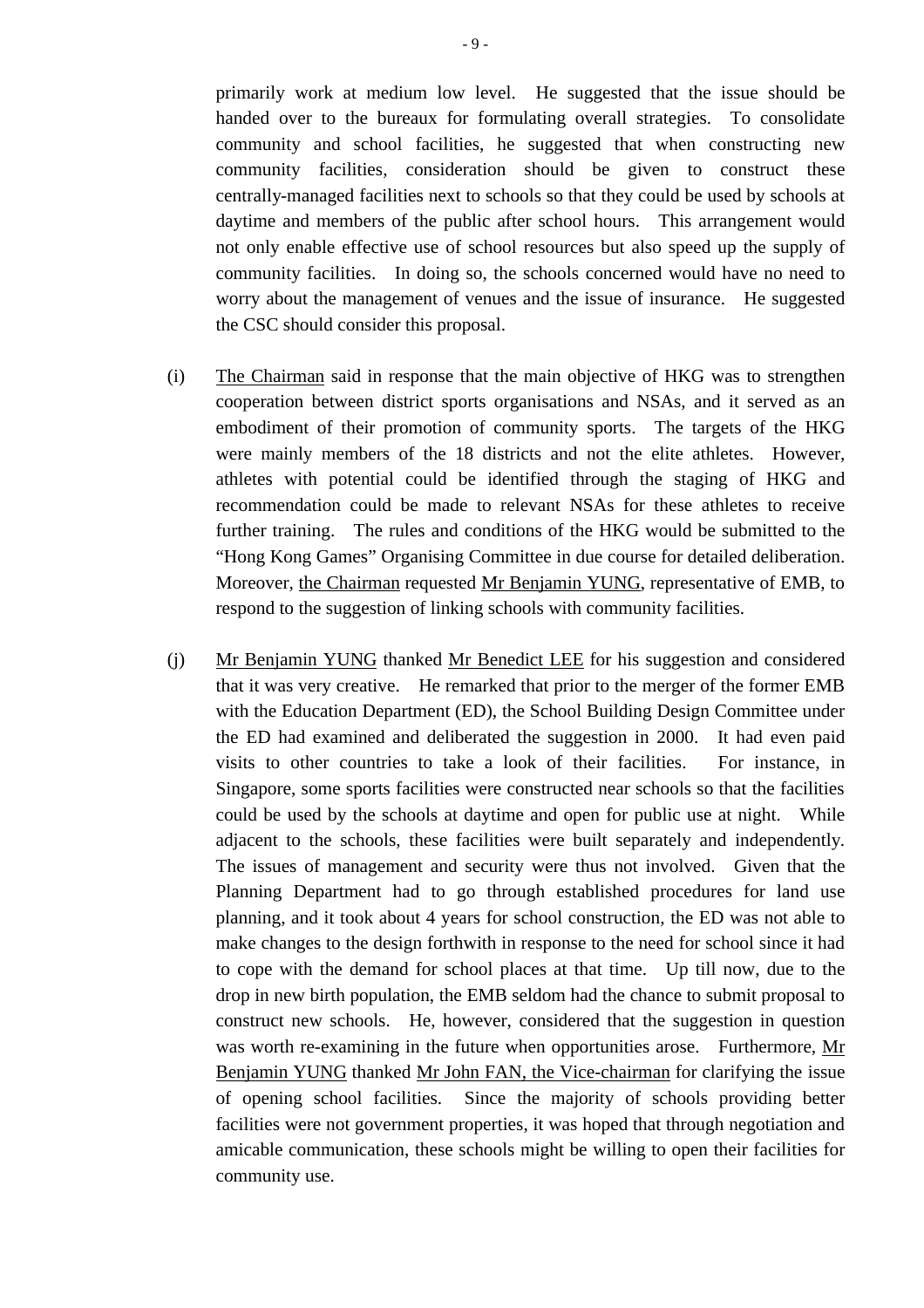- (k) Ms CHAU Chuen-heung opined that what had to be solved at present was not the problem of school construction. She said that the facilities of some schools with Year 2000 design premises were very satisfactory. However, no one was able to answer the concerns as to how to solve the problems of venue security and insurance. If the worries of schools could be addressed, she believed that many schools would be willing to open their facilities for public hiring. Furthermore, she also agreed with Mr Benedict LEE on his suggestion of having the central to be responsible for the management of venue. Consideration should also be given to install additional security facilities or adopt two independent security systems, etc., to solve the problem of venue security. She opined that opening school facilities for community use was an issue of management strategy that could not be solved at district level and it should be dealt with by someone at the top level.
- (l) Mr YEUNG Hoi-cheung opined that apart from Year 2000 design schools, the facilities of other schools were not as favourable as that of the LCSD. Besides, the facilities of some Year 2000 design schools were not able to meet the needs of the public. He took the schools on Po Kong Village Road as an example. There were 5 to 6 primary and secondary schools in total. Apart from insufficient sports facilities, they had to share with other schools for facilities. In addition, the usage rate of facilities by primary and secondary schools on weekdays was already quite high. They also had to undergo maintenance during the summer holiday, so the time available for opening was rather limited. He considered that the sports facilities of universities were comparatively better. Consideration might be given to open university facilities to the community during long holidays. It would be more favourable than the idea of opening the facilities of primary and secondary schools.
- (m) Mr Kenny CHOW said in response that for the facilities at universities, arrangements had to be made for classes to be held at daytime and training sessions for school teams at night. Maintenance works would also be carried out during the long holidays.
- (n) Mr Benedict LEE added that taking his university as an example, there were over ten thousands students and several thousands academic staff members in total. Arrangements had to be made for classes to be held at daytime and the usage rate at night was very high too. The time available for opening was quite limited. If the universities had to open their facilities during the long holidays, they would have to face the same problems of venue security and maintenance. Since the universities were not under the ambit of the government or bureaux, the areas involved were more complicated than that of primary and secondary schools. He suggested that if the plan of linking schools with community facilities could be successfully implemented in Singapore, it might be possible for Hong Kong to adjust the policies to facilitate development in that direction. Furthermore, as a number of university cities or school cities were already sharing the same facilities, consideration might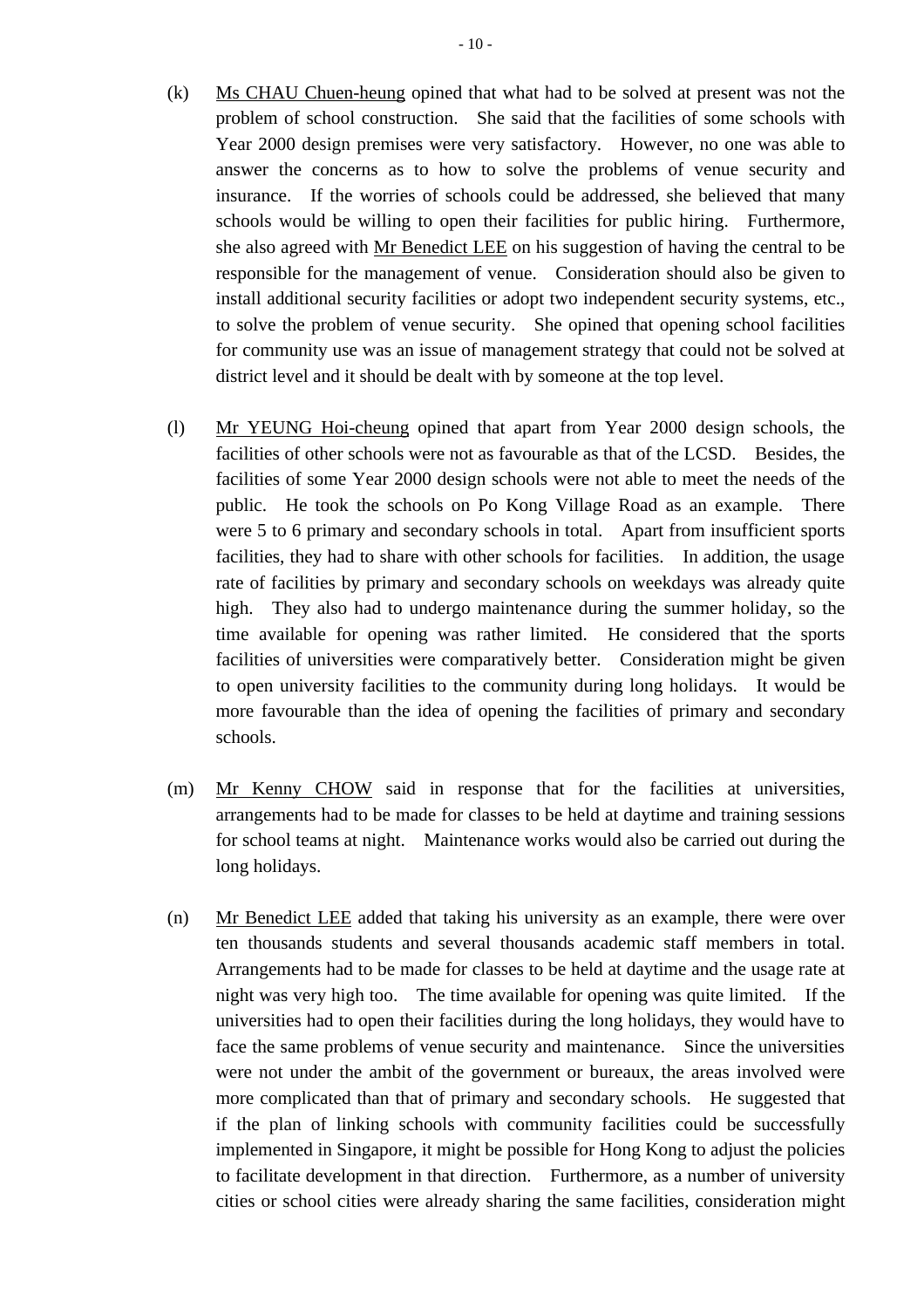be given to the suggestion concerned during the redevelopment or conversion of these schools.

- (o) Mr Alan SIU, the Deputy Director stated that following the meeting with the representatives of school councils previously, he had initial understanding of the worries and concerns of schools in opening facilities. The LCSD understood that the circumstances of each school were different and there was no need to open the sports facilities of all schools. It was hoped that during the peak hours when the usage rate of LCSD facilities was high, some of the school sports facilities (with relatively low usage rate) in each district could be open (i.e. night time on weekdays and public holidays) to alleviate the public demand for venues. The LCSD had full comprehension of the schools' worries in opening facilities. As regards the opening of school venues, there were many successful examples in the past, such as cases in Tung Chung and Tin Shui Wai. Since the planning of community facilities could not keep pace with the population growth, the LCSD had successfully liaised with schools and booked their facilities for holding LCSD training programmes and recreation and sports activities. With the LCSD as the person-in-charge of the venue booking, the schools concerned needed not to contact the participants individually. Mr Alan SIU, the Deputy Director opined that if a single person-in-charge could be provided and the needs of schools were dealt with properly, it was believed that the worries of schools could be allayed. In addition, should the opening of facilities speed up the wear and tear of facilities or increase the maintenance costs, the LCSD would study actively with the EMB on ways to make changes to the existing maintenance plan to cope with the situations. It was hoped that by negotiating with schools in that direction, concrete results could be provided at the next meeting. Mr John FAN, the Vice-chairman suggested that prior to the second meeting, detailed plan and follow-up arrangements could be drafted to facilitate discussion.
- (p) Mrs CHAN LO Yin-bing remarked that at present, quite a number of schools were facing the arrangement of being closed down. She took Sha Tin District as an example. There were at least four schools facing the problem of being closed down. She inquired of the EMB about whether the vacant school premises could be converted for other uses following the closing down of schools to avoid wastage of resources and expedite the supply of community facilities.
- (q) Mr Benjamin YUNG said in response that all vacant school premises had to be handed over to the Government Property Agency for reallocation. Currently, the School Allocation Committee under the EMB was following up the work. In addition, he remarked that the competition for vacant school premises was keen. Apart from arranging for vacant school premises to be used as temporary school premises to correspond with the redevelopment of schools, other NSAs would also join in to compete for vacant school premises to be used for other development purposes.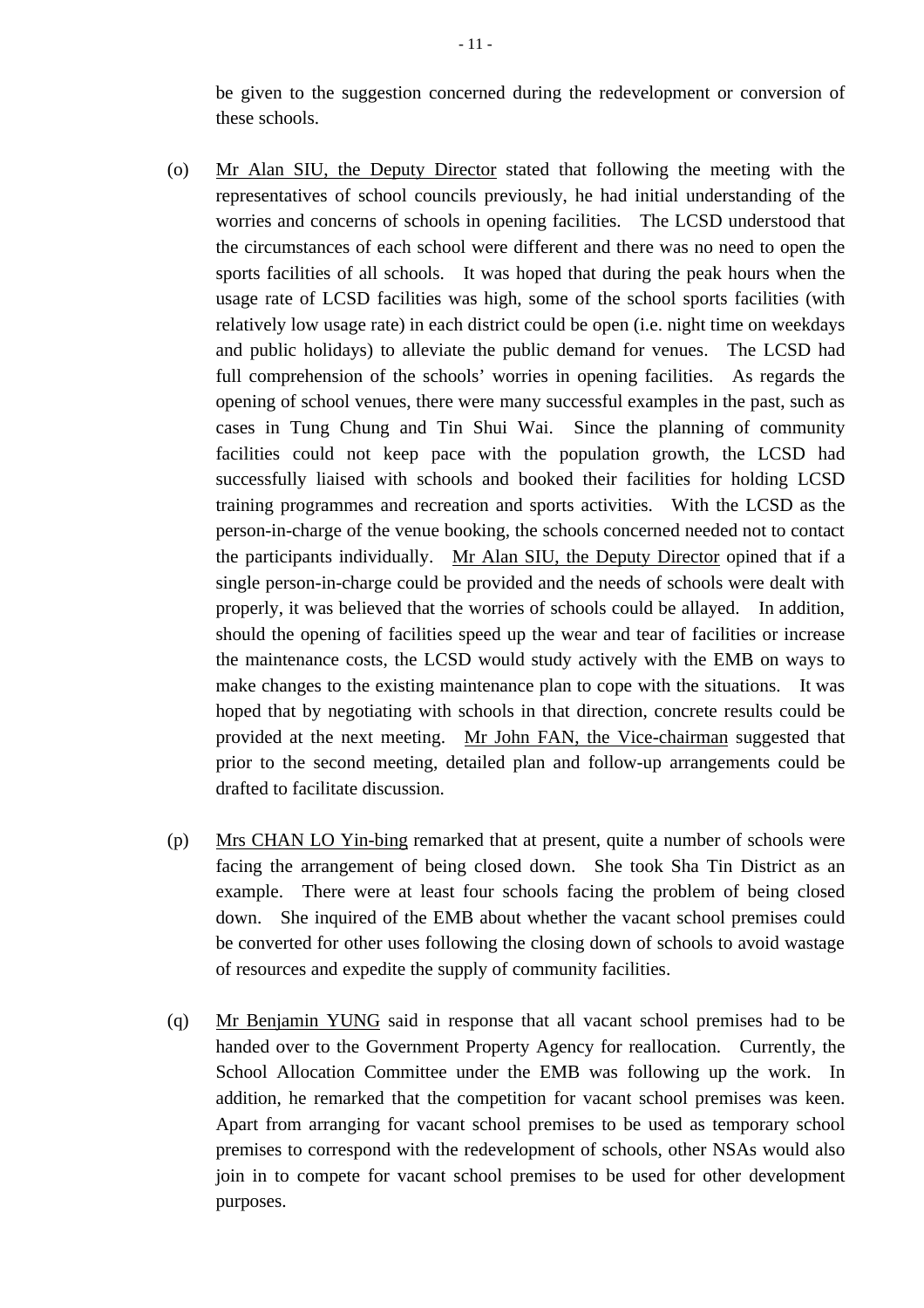(r) Mr YEUNG Hoi-cheung added that there was no provision of ball court/field facilities in some of the schools being closed down. The facilities concerned were primarily managed by the Housing Department and had been open for public use.

6.5 After detailed discussion, the Chairman concluded that in-depth discussion and examination of the opening of school sports facilities had been conducted in the past. For better use of resources, he hoped that the relevant bureaux and departments would continue to study the suggestion and make follow-up arrangements.

# **Item 4: Report on the Findings of "Public Opinion Survey on Physical Exercise Participation in Hong Kong" (CSC Paper 8/06)**

7.1 The Chairman stated that Dr Patrick HO, Secretary for Home Affairs (SHA) had instructed the LCSD to conduct, as a start, a relatively small-scale opinion survey to study the participation pattern of physical exercise for members of the public before formulating indicators to measure the effectiveness of the strategies for promoting community sports. It was hoped that the findings of the survey would provide a basis for formulating the indicators in future. The LCSD had just finished the survey titled "Public Opinion Survey on Physical Exercise Participation in Hong Kong" and the Chairman invited Miss Olivia CHAN, Assistant Director of LCSD to brief Members on the contents of CSC Paper 8/06 and Dr LEE Chi-kwan of the Hong Kong Polytechnic University to report the findings and recommendations of the survey.

7.2 Miss Olivia CHAN, Assistant Director of LCSD briefed Members on the contents of CSC 8/06 and the details of the findings and recommendations of the opinion survey was explained by Dr LEE Chi-kwan through PowerPoint. The Chairman invited Members to comment on the findings and recommendations of the opinion survey.

7.3 Members had a detailed discussion on the findings and their recommendations were summarised as follows:

- (a) Mr Kenny CHOW said that if the definition of doing exercise was doing physical exercise at least three times per week with an average of 30 minutes on each occasion, then as indicated in Slide 33, only an average of 27.7% of the respondents had done physical exercise in the past three months. Since the opinion survey had adopted a definition which was different from that of the study on physical exercise conducted by the Hong Kong Sports Development Board in 2003, the findings did not imply that there was an increase in the participation of physical exercise in the recent years. Therefore, he suggested that education and sports professionals as well as Members of the CSC continue to exert effort to this end.
- (b) Concerning the findings of the opinion survey, Mr Benedict LEE had the following enquiries:
	- (i) According to Slide 25, a total of 89.4% of the respondents did not participate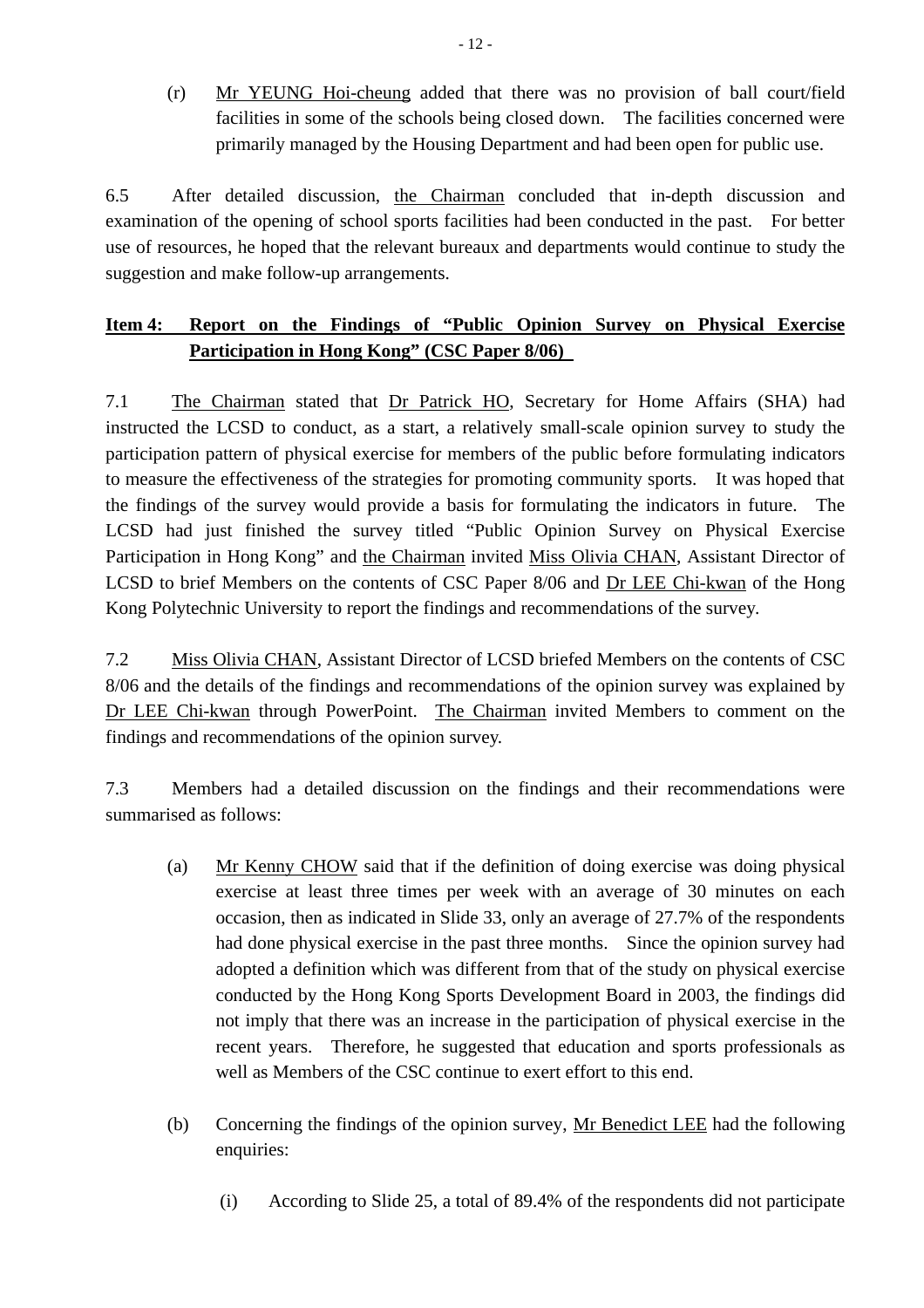in any organised recreational sports activities in the past three months. To avoid wastage of resources, did the survey try to explore the reasons behind that?

- (ii) According to Slide 34, only 28.6% of the young did exercise to "enhance health". He would like to know the other reasons for the young to do exercise.
- (iii) According to Slide 33, 53.1% of the elderly did physical exercise, the proportion was higher than that of the young and the adults. However, Slide 37 indicated that their average duration of exercise on each occasion was shorter than that of the young and the adults. He wanted to know the relationship between these two slides.
- (iv) According to Slide 43, almost 80% of Hong Kong people did physical exercise in the past three months. The percentage was higher than that (47%) of the Millennium Sports Study conducted by the Hong Kong Sports Development Board from 2003 to 2004. He would like to know whether the benchmark adopted by these two studies were the same, the definition of "doing physical exercise" in the current opinion survey and how the above figure of 80% was reached.
- (c) Mr Francis CHAU asked whether the Hong Kong Polytechnic University could provide the basic information of the opinion survey including the age and sex distribution of the respondents, the definition of "doing physical exercise', and the breakdowns of the findings for reference. These figures could be used to study in conjunction with that of the "Report for the Study of the Physical Fitness Test for the Community". In addition, he opined that as the opinion survey was conducted through telephone interviews, it might be possible that some of the respondents had misunderstood some of the questions and thus affecting some of the figures obtained.
- (d) Dr LO Wing-lok said that certain findings of the opinion survey were identical to that of the "Report for the Study of the Physical Fitness Test for the Community". For instance, both studies showed that generally 70% of Hong Kong people did not do enough physical exercise. However, he also wanted to know the benchmark of "doing physical exercise" adopted in this opinion survey. In addition, Slide 45 indicated that the respondents who did not do any physical exercise were mainly those with lower education attainment, living in private rental premises or retired persons. This was understandable, as, for instance, the working class had to earn a living and did not have the time and energy to do physical exercise after work. Unless the living standards of the society as a whole could be improved, this social problem would not be easy to solve. To encourage people living in private rental premises and the retired persons to do more exercise, he proposed that community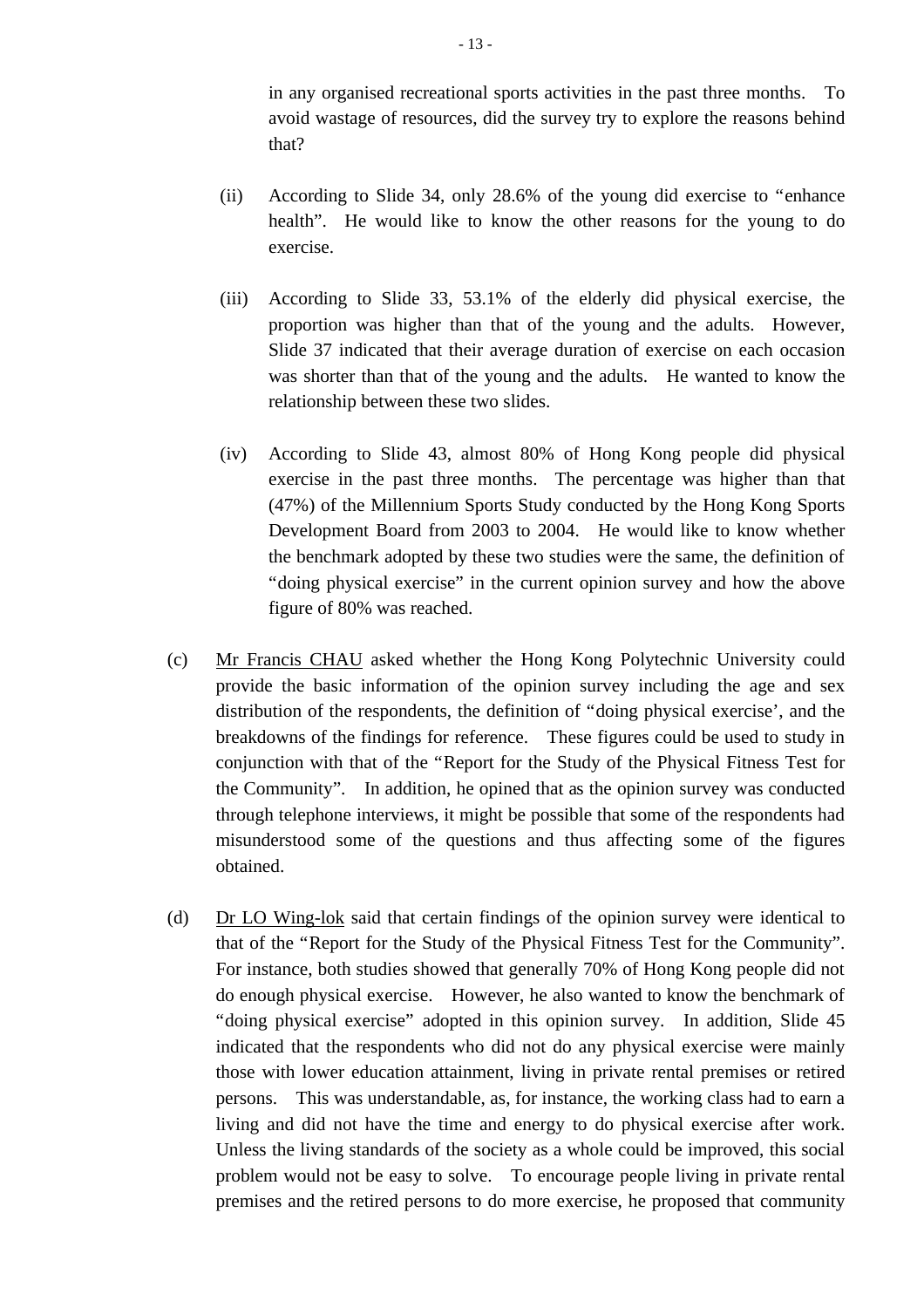facilities should be improved in general and the findings of the opinion survey be distributed to the management of all organisations to encourage them to intensify pre-retirement seminars and promote pre-retirement preparations among their employees.

- (e) Prof LEUNG Mee-lee wished to know the age distribution of the respondents and the definition of "doing physical exercise". She also opined that students attending physical exercise lessons at school should not be regarded as having done physical exercise. In addition, she advised that if the methodology of the opinion survey differed from that of the study conducted by the Hong Kong Sports Development Board, then the findings of the two studies should not be compared.
- (f) Dr LEE Chi-kwan replied as follows:
	- (i) The opinion survey was primarily a preliminary study. Therefore, the questionnaire was not designed to explore why the respondents' did not participate in organised sports activities.
	- (ii) Besides "enhancing health", the young also did physical exercise for leisure, personal interest and fitness, etc..
	- (iii) Slide 33 mainly showed the proportions of the young, adults and elderly who did physical exercise and the percentage totalled 100%. Slide 37 compared the average duration of physical exercise of the elderly on each occasion.
	- (iv) The opinion survey had already collected various kinds of information of the respondents such as their age and sex distribution, educational qualifications and their residential districts, etc. A preliminary report of the details had been submitted to the LCSD. The LCSD could provide the report to interested Members for reference.
	- (v) The meaning of "doing physical exercise" was defined by the respondents themselves. Telephone interviews had its limitations. To avoid discouraging the respondents from answering, the interviews should not be too lengthy and the number of questions asked should not be too many. There were altogether 32 questions in the questionnaire which was already the maximum in terms of the questions asked in the telephone interview. The response rate was about 50%.
- (g) Miss Olivia CHAN of the LCSD added that this was a relatively small-scale and simple opinion survey. It aimed primarily to provide fundamental data, which would submit in conjunction with the findings of the "Report for the Study of the Physical Fitness Test for the Community" to the Working Group on the Formulation of Indicators to Measure the Effectiveness of Strategies for Promoting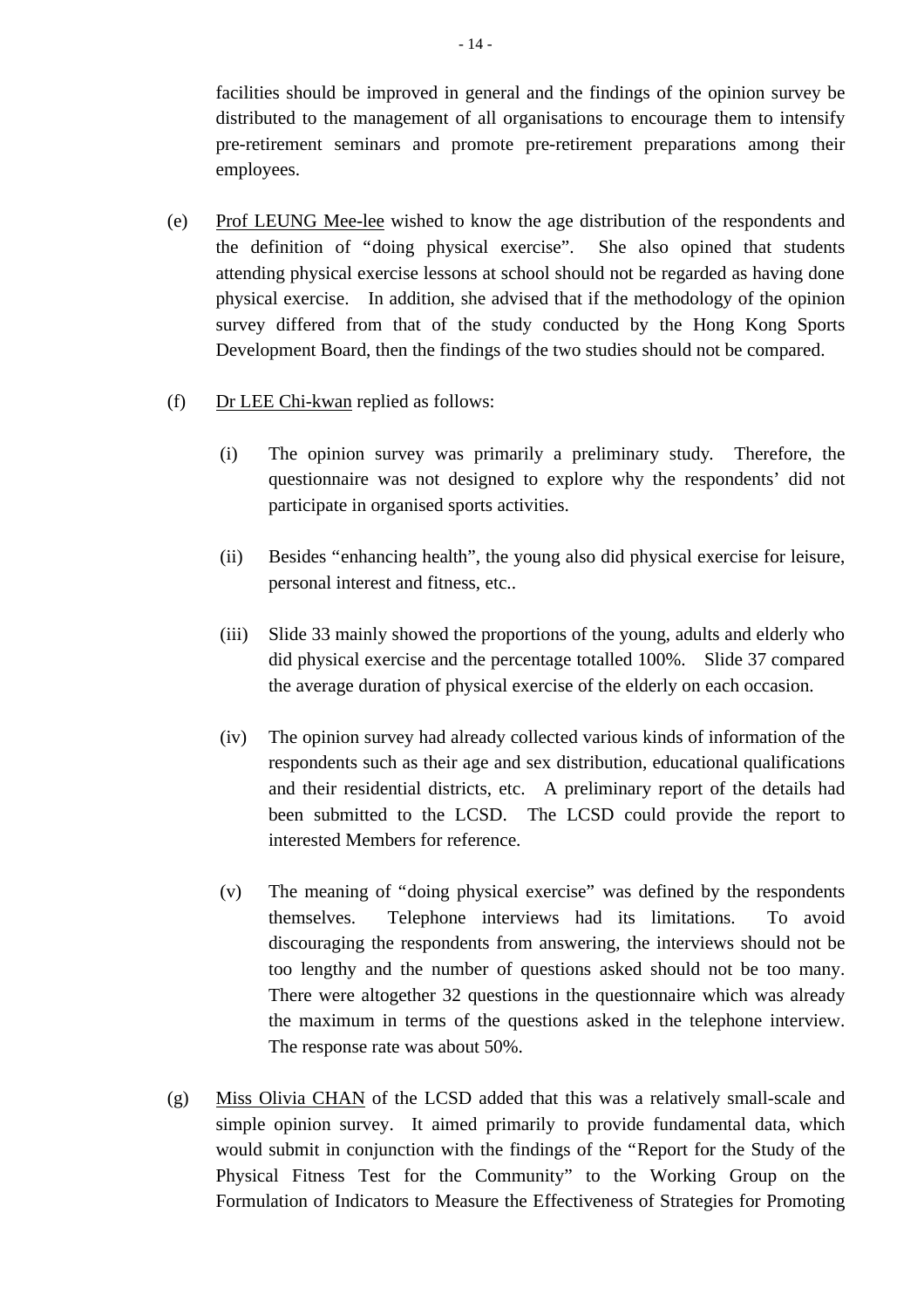Community Sports as reference for formulating more systematic indicators and implementing large-scale project in the future.

- (h) Mr Benedict LEE suggested that for the avoidance of doubt, relevant factors, such as it was the respondents themselves who defined whether they had done any physical exercise, should be added in the report.
- (i) Dr LEE Chi-kwan added that it was a scientific opinion survey and the random sampling was done in accordance with the relevant standards. The successful samples, totalled more than 1 000, were suffice to project the situation of the whole territory, and 50% response rate was already quite satisfactory.
- (j) Mr John FAN, the Vice-chairman pointed out that since the benchmark of the opinion survey differed from that of the study conducted by the Hong Kong Sports Development Board, he proposed to delete from the document the information concerning the comparison of the two studies.
- (k) Ms CHAU Chuen-heung enquired about the recommendations of the opinion survey and the "Report for the Study of the Physical Fitness Test for the Community" so that she could know how the LCSD would further pursue on the recommendations when studying its long-term plans and promoting activities? What should the community do to help promote "Sport for All"? How would the resources be allocated and how to synergise with the DCs, etc.
- (l) Miss Olivia CHAN of the LCSD replied that the findings of the opinion survey and the "Report for the Study of the Physical Fitness Test for the Community" would be submitted to the Working Group and they would be used as a reference for studying and formulating assessment indicators in the future. In addition, after consolidating the CSC's opinions, the findings of the "Public Opinion Survey on Physical Exercise Participation in Hong Kong" would be distributed to all the District Leisure Services Office of the LCSD to act as reference and fundamental data for formulating recreational sports activities in the future. Besides, large-scale researches and other follow-up actions would also be carried out in the future regularly.
- (m) Mr Benedict LEE expressed that as the opinion survey showed that 90% of the respondents would not participate in organised recreational sports activities, he hoped that the LCSD could pursue further on the reasons of such.

7.4 After detailed discussions, the Chairman concluded that the LCSD would continue to follow up on the relevant issues while the newly established Working Group would continue to explore why members of the public did not participate in recreational sports activities. The Chairman expressed his gratitude to the Hong Kong Polytechnic University for conducting this opinion survey.